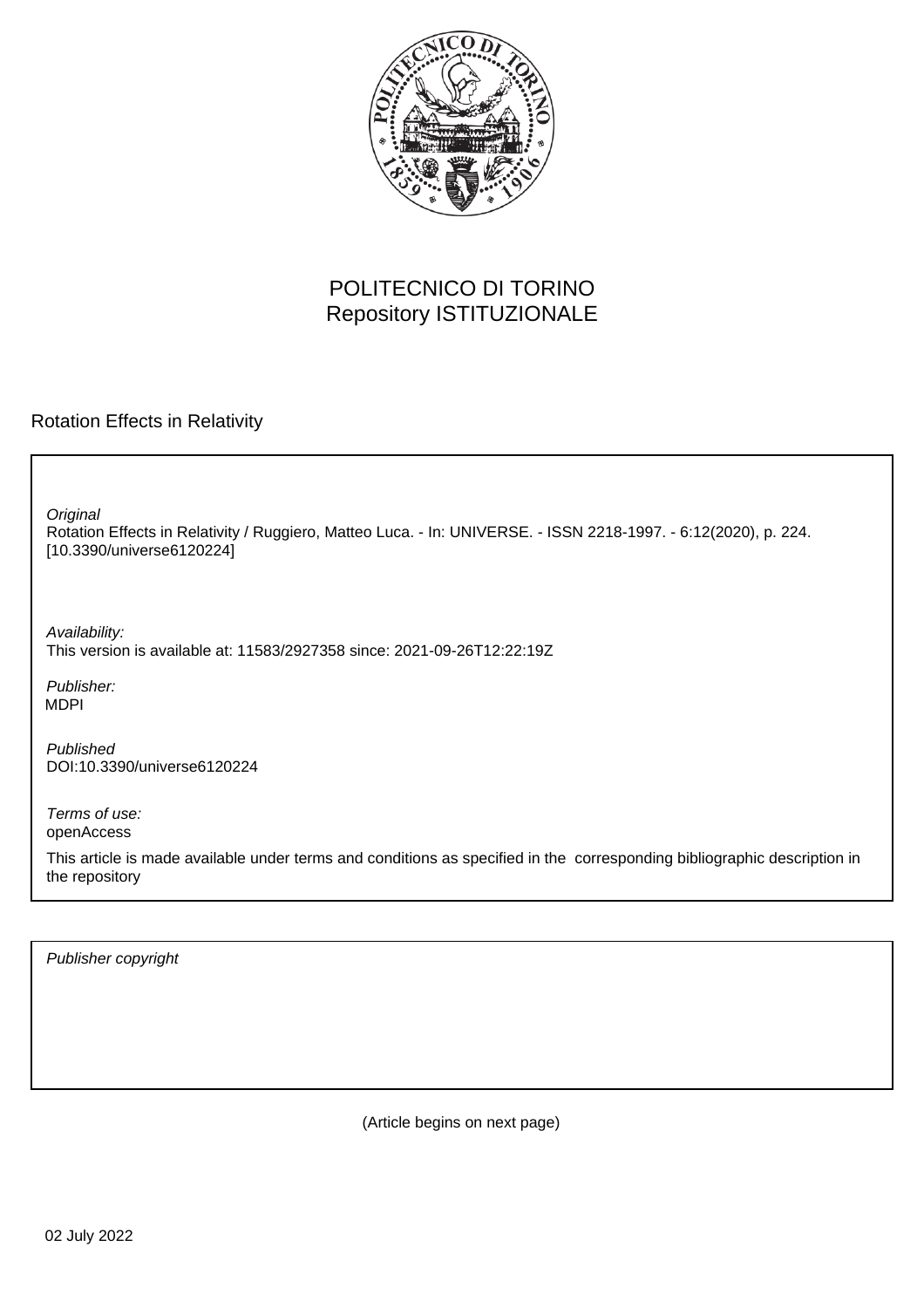



## *Editorial* **Rotation Effects in Relativity**

## **Matteo Luca Ruggiero**

Department of Applied Science and Technology, Politecnico di Torino, 10129 Torino, Italy; matteo.ruggiero@polito.it

Received: 10 November 2020; Accepted: 25 November 2020; Published: 27 November 2020



Rotation has always been a central thread in physics and has influenced its development. In the Aristotelian universe, the planets and their spheres were made of a first element different from earth, air, fire, and water—the terrestrial elements—and this element could only move in circles unlike the other ones, which could only move up and down. Hence, in the heavenly spheres only circular motion was permitted. Aristotle's thought survived until the Renaissance, where the Copernican revolution completely changed our view of the universe; the transition from geocentrism to heliocentrism was also determined by Kepler: with his laws of planetary motion he provided a beautiful and simple way of understanding the meticulous astronomical observations collected by Tycho Brahe and many others. According to Kepler's laws, planets rotate around the Sun along ellipses: it took the genius of Newton (who stood "on the shoulders of Giants") to show that an inverse square law of gravity and the principles of dynamics accounted for the elliptical orbits and the other laws of planetary motion. Hence, the need to explain the rotation of planets around the Sun stimulated the birth of classical mechanics. The paradigm of Newtonian physics was shaken by Einstein, two hundred years later: in order to reconcile the principle of relativity with electromagnetism and to explain the constancy of the speed of light, space and time (which in Newtonian physics are absolute entities independent of physical events) lost their individuality and joined together to form the four-dimensional spacetime continuum. Rotation had an important role also in the making of the theory of general relativity: before obtaining his definitive equations for the gravitational field, in 1915 Einstein showed that his theory was able to explain the precession of the perihelion of Mercury, discovered 70 years before by Le Verrier; Einstein was deeply motivated by this important result, which suggested that he was on the right track towards a relativistic theory of gravity [1]. Today, understanding the rotation curves of galaxies is one of the most challenging problems in astrophysics, because the observations are not in agreement with the current gravity paradigm and, in order to explain them, the existence of dark matter is required [2,3].

Everything seems to rotate in our universe: the peculiarities of rotating reference frames are recognised both in Newtonian physics, where the Foucault's pendulum provided a spectacular evidence of the absolute character of rotation and, also, in relativistic physics, where the Sagnac effect stimulated a long and interesting debate on the foundations of relativity (see e.g., the monograph edited by Rizzi and Ruggiero [4]). The purpose of this Special Issue is to focus on what we know about the effects of rotation in relativistic theories of gravity, which include not only Einstein's special and general theories, but also the theories that have been proposed to solve the difficulties deriving from observations at very large scales (i.e., the problems of dark matter and dark energy) and, also, to reconcile gravity with a quantum description. Rotation effects are quite ubiquitous, since they are important to understand the foundations of relativity, are relevant to describe and understand astrophysical phenomena, are significant to test the theoretical predictions by experiments or observations, can be important to evaluate the impact of extended theories of gravity and, also, could be a key to comprehend the interplay between gravity and quantum mechanics. The papers collected in this Special Issue encompass all these main topics.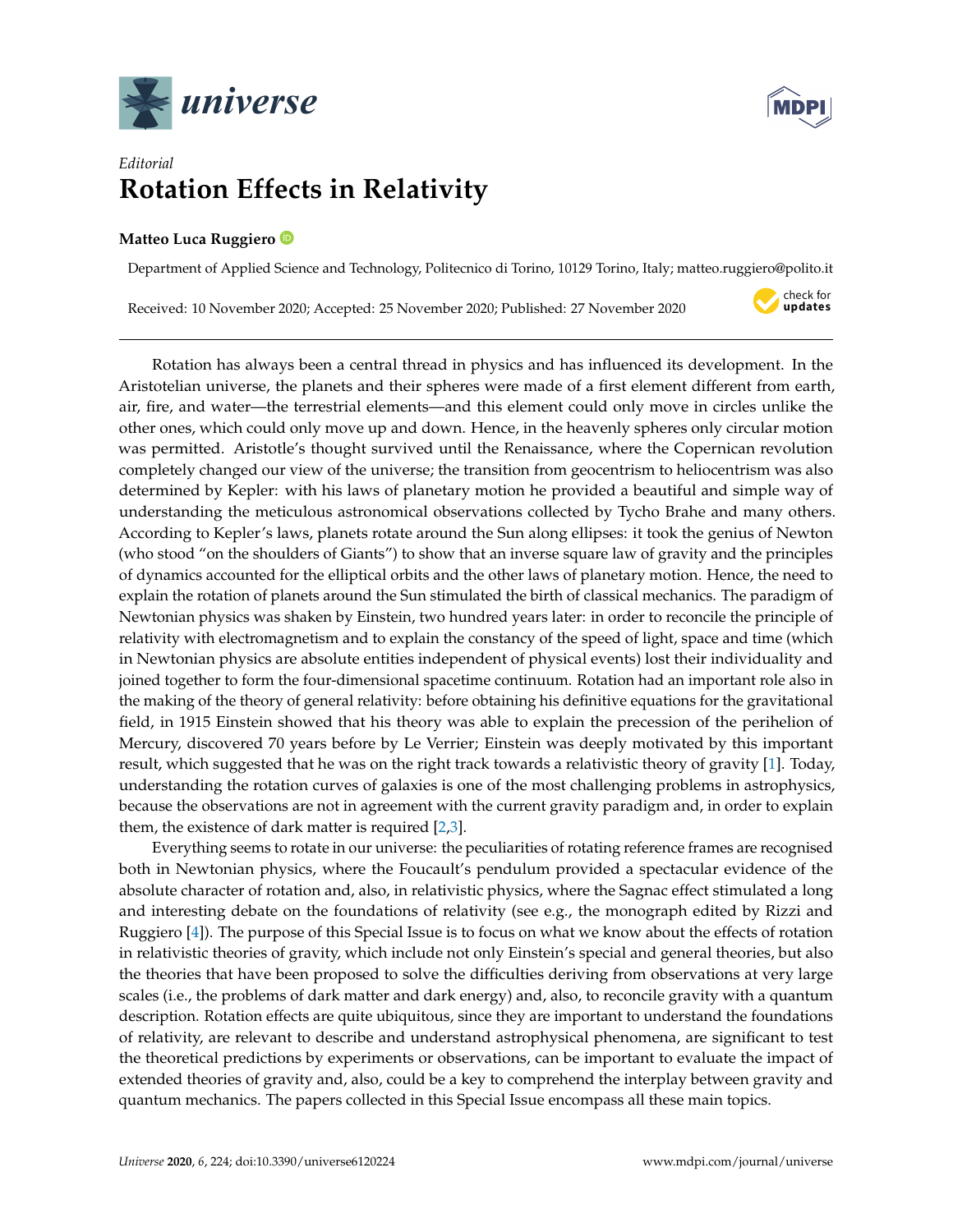It is well known that Mach's ideas influenced the development of Einstein's theory of gravitation, even if there are difficulties in incorporating Mach's principle in general relativity [5]. This theme is resumed by Putz [6], who presents here a non-relativistic theory of inertia based on Mach principle. The role of simultaneity in rotating frames is important not only for the principles of relativity, but it is also relevant for the current timing standard which allows the working of the Global Positioning System. Simultaneity in the context of relativistic rotation is focused on in the paper by Koks [7]. The measurement process in rotating reference frame is relevant to understand the experimental results: a careful analysis of the transformation of electromagnetic fields from inertial to rotating frames is carried out by Speake and Ortolan [8]. We are in the era of multi-messenger astronomy: a given astrophysical source can be detected by means of different messengers, such as photons, neutrinos and, eventually, gravitational waves. Few years ago, the first direct detection of gravitational waves [9] constituted the birth of gravitational waves astronomy. Rotation effects could be relevant to design new type of gravitational waves detectors, based on the gravitomagnetic resonance, as suggested by Ruggiero and Ortolan [10]. Here, the link between gravitational waves, vorticity (which is strictly related to the rotation features of the congruence of observers) and the super-energy flux is analysed by Herrera [11].

Rotation effects are important in several astrophysical phenomena. In particular, Semerák and Cížek [12] focused on the first-order perturbation of a Schwarzschild black-hole space-time, determined by a disk rotating around the hole. Accretion disks rotating around black holes are discussed in the paper by Stuchlík et al. [13] in connection with the cosmic repulsion and the magnetic fields acting upon them. Relativistic rotation in neutron star is analysed by Pétri [14]: in particular, the rotation effects can be probed by the radiation produced by the neutron star magnetospheres, and this could help to better understand particle electrodynamics in such extreme conditions. The Gödel model of rotating Universe [15] is important for its implications on closed time-like curves, causality and the meaning of time, even though its predictions are not in agreement with observational constraints. The problem of global rotation in general relativity is analyzed in the contribution by Korotky et al. [16]: they show that there are cosmological models with rotation and expansion which give a natural explanation of the modern values of the acceleration parameter without requiring the existence of dark matter and dark energy.

The continuous technological improvements will certainly allow further tests of gravity, both in space and, hopefully, on the Earth. In particular, Iorio [17] describes HERO (Highly Eccentric Relativity Orbiter), a space-based mission concept aimed to perform several tests of post-Newtonian gravity, among which the Lense-Thirring effect, deriving from the rotation of the source of the gravitational field. Acedo [18] focuses on another mission concept, called CHRONOS, to study orbital resonances around Jupiter. Eventually, Schreiber et al. [19] reviews the large ring laser gyroscopes, which can be used to measure general relativistic precessions [20].

As we have said before, large scale observations of the Universe can be explained in the framework of Einstein's theory requiring the existence of dark matter and dark energy, which need to have peculiar characteristics that have not been observed in the fundamental particles that we know. Accordingly, there are various attempts to modify general relativity to explain the observations in a natural way and without requiring the existence of these dark entities. In these modified theories rotations effects are relevant. Both special and general relativity are based on the locality hypothesis and, accordingly, an accelerated observer is assumed to be physically identical with a hypothetical inertial observer with the same position and velocity; nonlocal gravity is a classical nonlocal generalisation of Einstein theory of gravitation based on an analogy with the nonlocal electrodynamics of media. This model could be useful to simulate the effects of dark matter without requiring the existence of unknown fluids. Here, Mashhoon and Hehl [21] study the stationary gravitational field of an isolated rotating astronomical source, in linear approximation, and compare their results with the standard general relativistic approach. General relativity predicts the existence of a gravitomagnetic field, produced by mass currents, in analogy to what happens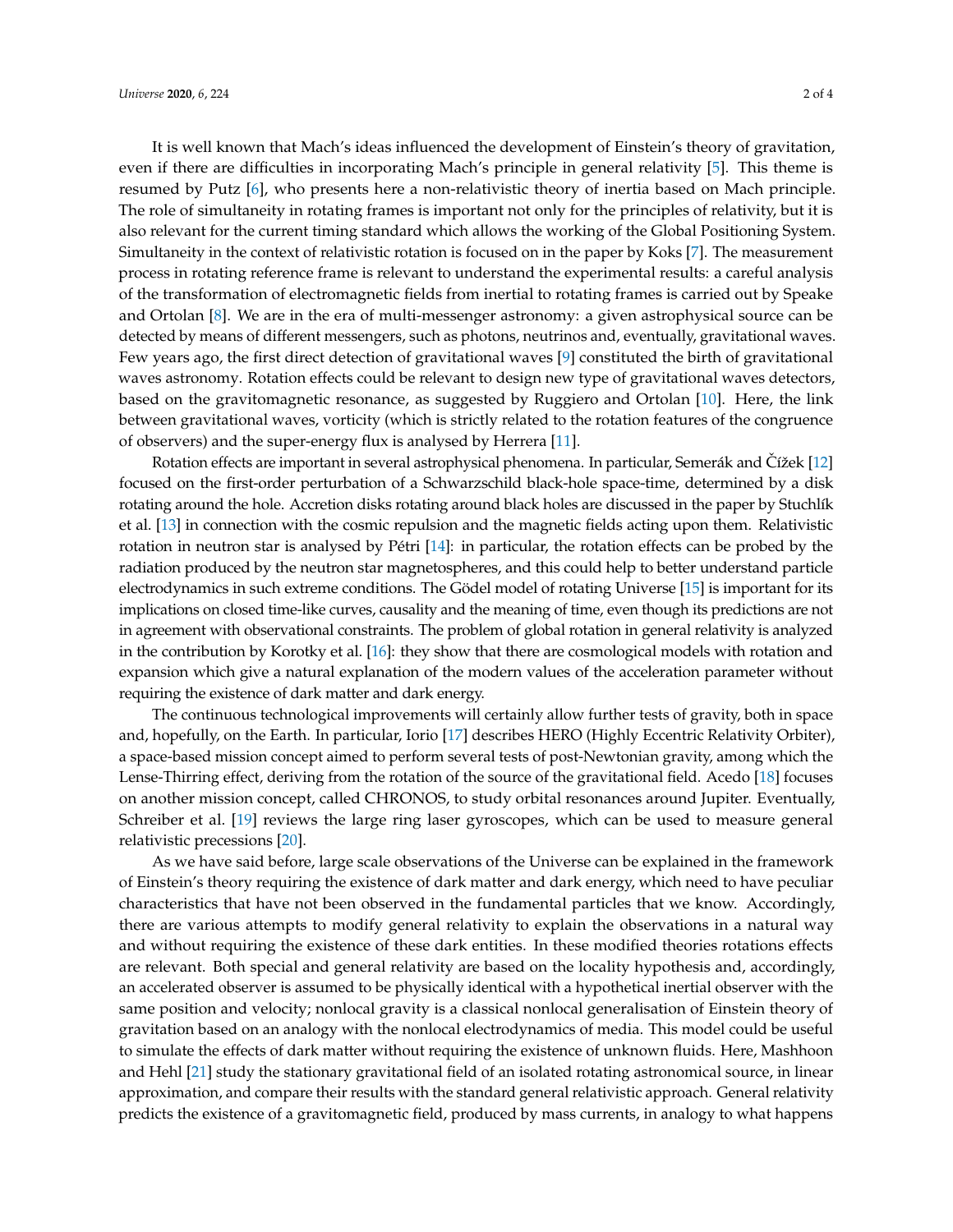for the magnetic field, produced by charge currents: more generally, it is possible to describe gravitational effects on the basis of a gravitoelectrogmagnetic analogy [22,23]. Gravitomagnetic effects, in the framework of Teleparallel Gravity, are explored by Farrugia et al. [24], in connection with recent and future missions. Dymnikova and Galaktionov [25] consider a model of nonlinear electrodynamics minimally coupled to gravity and study the dynamics of electromagnetic fields of rotating electrically charged black holes. Hess and López-Moreno [26] focus on another model of modified gravity, the so-called pseudo-complex General Relativity and, in this context, they study Kerr black hole in presence of vacuum fluctuations that are determined by the modified gravity model.

One of the most challenging problems in theoretical physics is the relation between general relativity and quantum mechanics: in fact, up today, we do not know how to reconcile the standard model of particle physics with the geometrical description of gravity. In this context, spin and spinning particles could have an important role. In fact, while spin is a fundamentally quantum property, in general relativity spin is present only at classical level deriving from the rotation of finite-size bodies. O'Connell [27] focuses on the role of spin in special relativity and discusses the Pryce-Newton-Wigner position operators which are important for the treatment of classical relativistic particles in general relativity. The behaviour of two-level quantum systems in the gravitational field of rotating and non rotating sources is studied by Papini [28]. Eventually, Lake et al. [29] derive generalised uncertainty relations for orbital angular momentum and spin in the smeared-space model of quantum geometry.

In conclusion, I would like to thank all colleagues who contributed to this Special Issue: it was a privilege to have the possibility of collaborating with them and to share their enthusiasm in the achievement of this project. I hope that this collection of papers can be an important reference for the researchers in these fields. Moreover, I would like to thank the Universe Editorial office for the continuous and active support.

**Funding:** This research received no external funding.

**Conflicts of Interest:** The author declares no conflict of interest.

## **References**

- 1. Pais, A. *Subtle is the Lord: The Science and the Life of Albert Einstein*; Oxford University Press: New York, NY, USA, 1982.
- 2. Rubin, V.C.; Ford, W.K., Jr.; Thonnard, N. Extended rotation curves of high-luminosity spiral galaxies. IV-Systematic dynamical properties, SA through SC. *Astrophys. J.* **1978**, *225*, L107–L111. [\[CrossRef\]](http://dx.doi.org/10.1086/182804)
- 3. Binney, J.; Tremaine, S. *Galactic Dynamics*; Princeton University Press: Princeton, NJ, USA, 2011.
- 4. Rizzi, G.; Ruggiero, M.L. *Relativity in Rotating Frames: Relativistic Physics in Rotating Reference Frames*; Springer Science & Business Media: Berlin/Heidelberg, Germany, 2013; Volume 135.
- 5. Brans, C.; Dicke, R.H. Mach's principle and a relativistic theory of gravitation. *Phys. Rev.* **1961**, *124*, 925. [\[CrossRef\]](http://dx.doi.org/10.1103/PhysRev.124.925)
- 6. Putz, V. A Theory of Inertia Based on Mach's Principle. *Universe* **2019**, *5*, 188. [\[CrossRef\]](http://dx.doi.org/10.3390/universe5080188)
- 7. Koks, D. Simultaneity and Precise Time in Rotation. *Universe* **2019**, *5*, 226. [\[CrossRef\]](http://dx.doi.org/10.3390/universe5120226)
- 8. Speake, C.C.; Ortolan, A. Measuring Electromagnetic Fields in Rotating Frames of Reference. *Universe* **2020**, *6*, 31. [\[CrossRef\]](http://dx.doi.org/10.3390/universe6020031)
- 9. Abbott, B.P.; Abbott, R.; Abbott, T.; Abernathy, M.; Acernese, F.; Ackley, K.; Adams, C.; Adams, T.; Addesso, P.; Adhikari, R.; et al. Observation of gravitational waves from a binary black hole merger. *Phys. Rev. Lett.* **2016**, *116*, 061102. [\[CrossRef\]](http://dx.doi.org/10.1103/PhysRevLett.116.061102)
- 10. Ruggiero, M.L.; Ortolan, A. Gravito-magnetic resonance in the field of a gravitational wave. *Phys. Rev. D* **2020**, *102*, 101501. [\[CrossRef\]](http://dx.doi.org/10.1103/PhysRevD.102.101501)
- 11. Herrera, L. Gravitational Radiation, Vorticity And Super–Energy: A Conspicuous Threesome. *Universe* **2019**, *5*, 164. [\[CrossRef\]](http://dx.doi.org/10.3390/universe5070164)